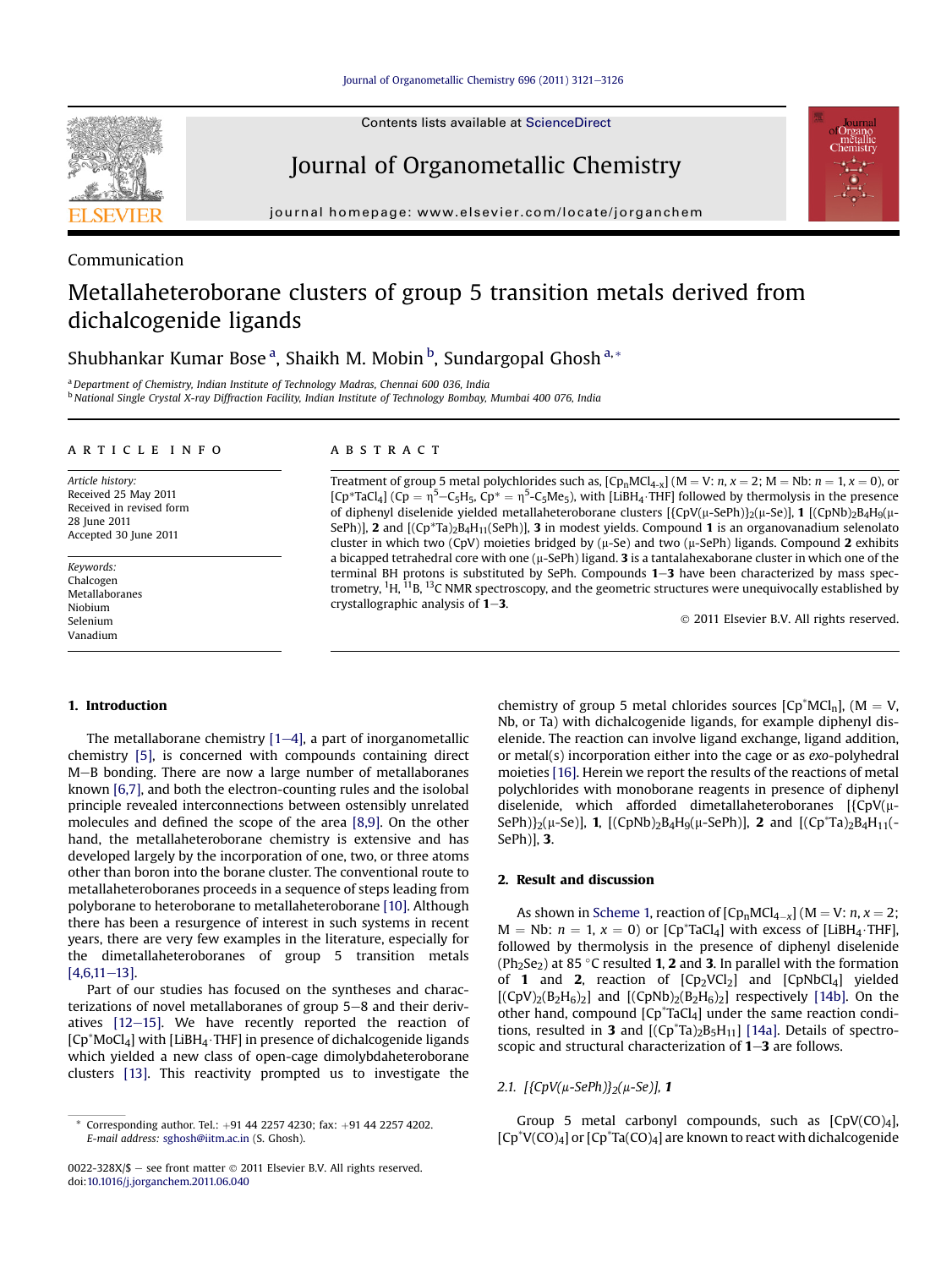<span id="page-1-0"></span>

**Scheme 1.** Synthesis of  $1-3$  (Cp and Cp<sup>\*</sup> ligands are not shown for clarity).

ligands, of the type  $E_2R_2$  or REH, (E = S, Se, Te; R = Me, Ph), to generate binuclear bis(organochalcogenolato)-bridged complexes  $[CDM(CO)<sub>2</sub>(\mu-ER)]<sub>2</sub>$  and the non-carbonyl complexes  $[CDM(\mu-ER)<sub>2</sub>]$ <sub>2</sub>  $(M = V, Ta; E = S, Se, Te)$  under vigorous conditions [\[17\]](#page-5-0). In contrast,  $[Cp_2VCl_2]$  on reaction with  $Ph_2Se_2$  yielded 1, in parallel with the formation of  $[(CpV)_2(B_2H_6)_2]$ . The definitive assignment of the structure of 1 was obtained by X-ray crystallography. As shown in Fig. 1, two SePh moieties and one selenium (Se3) are bridged to two vanadium atoms of the VCp units. The  $\mu$ -Se3 atom is disordered over two positions, each with an occupancy ratio of 2:1. Compound 1 is isostructural with the S analogue,  $[{CpCr(\mu-SPh)}_2(\mu-S)]$  [\[18\].](#page-5-0) Each vanadium atom in 1 is in an elongated tetrahedral coordination environment with the Cp ligand occupying the apical position and the two coordination polyhedra sharing a common basal plane comprising three bridging Se atoms.

The vanadium atoms V1 and V2 are joined by a V-V single bond (2.7435(6) Å). The dihedral angle between the planes of V1—Se1—V2 and V1—Se2—V2 is 97.7°. The mean V—Se(selenolato) bond distance  $(2.542 \text{ Å})$  is longer than the V-Se(selenido) bond distance of 2.404 Å in  $[(Cp^*V)_2(\mu-\eta^1-Se_2)(\mu-S)_2]$  [\[19\]](#page-5-0). Seleniumcarbon(phenyl) distances of 1.938(3) and 1.939(3) Å, compare favorably with other Se-C distances, e.g., 1.935 Å in  $[(CO)<sub>3</sub>Mn(\mu-$ SePh) $_3$ Fe(CO) $_3$ ] [\[20\]](#page-5-0). The two cyclopentadienyl ligands are approximately in an eclipsed configuration about the Vl $-V2$  bond, and the dihedral angle between their least-squares planes is 6.70°.



Fig. 1. Molecular structure and labeling diagram for 1. Thermal ellipsoids are shown at the 30% probability level. Selected bond lengths  $(A)$  and angles  $(°)$ : V(1)-V(2) 2.7435(6), V(1)-Se(1) 2.5446(5), V(2)-Se(1) 2.5294(5), V(1)-Se(3) 2.4937(5), V(2)-Se(3) 2.4948(5); V(1)-Se(1)-V(2) 65.461(14), V(1)-Se(2)-V(2) 65.151(15), V(1)- $Se(3)-V(3) 66.729(16).$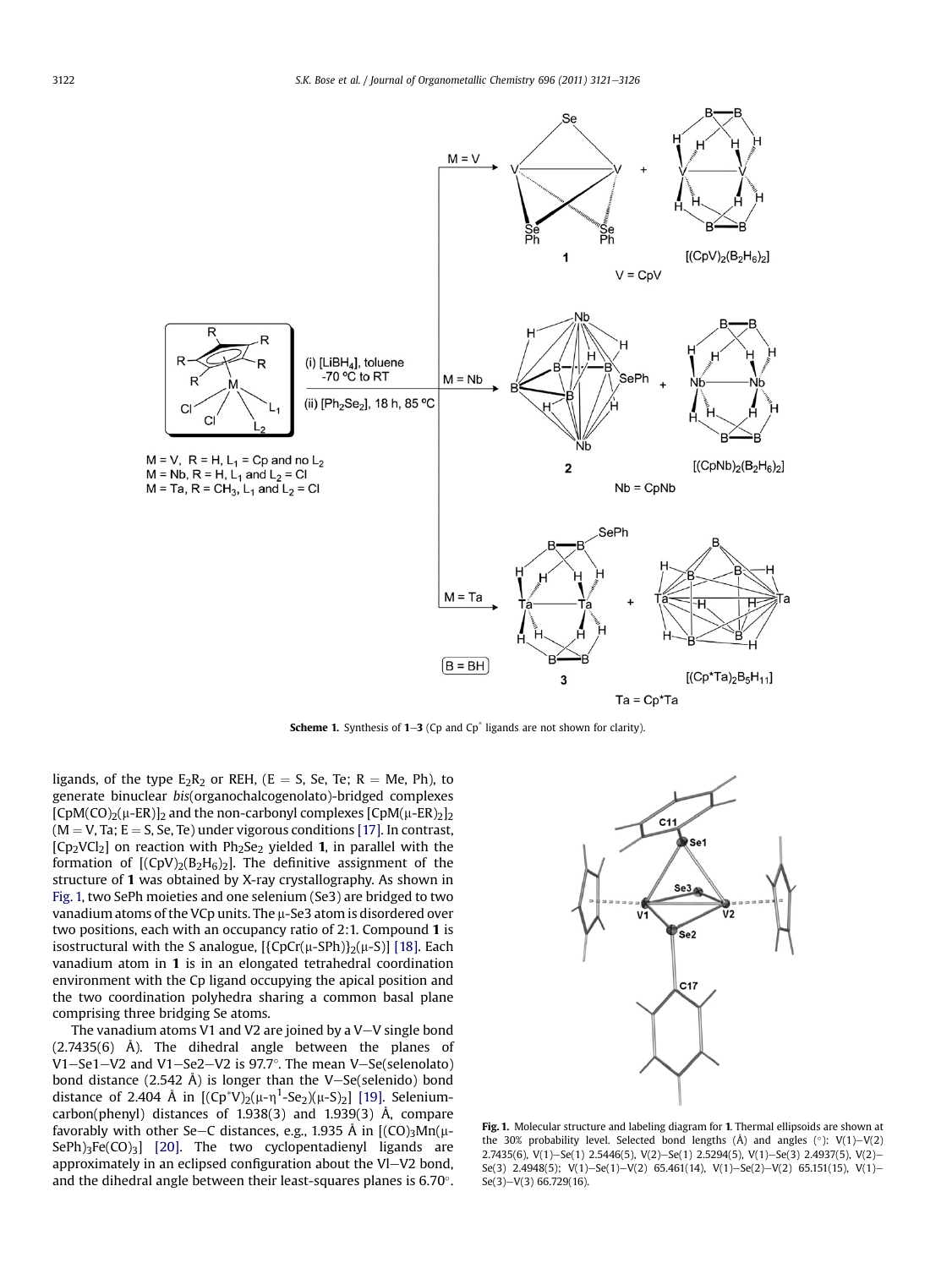| Complex                         | $d[M-M][A]$ | $d[EE] [\AA]^a$ | Angle $\lceil \circ \rceil$ V-E-V | Dihedral angles <sup>[°</sup> ] |                 | $51$ V NMR |
|---------------------------------|-------------|-----------------|-----------------------------------|---------------------------------|-----------------|------------|
|                                 |             |                 |                                   | at $E \cdots E$                 | at $V \cdots V$ | [ppm]      |
| $[Cp^*V(CO)_2(\mu-SPh)]_2$      | 3.07        | 2.78            | 77.7.77.7                         | 80.7                            | 93.6            | $-686$     |
| $[{CpV(\mu-SePh)}_2(\mu-Se)]$ 1 | 2.74        | 3.22            | 65.4, 65.1, 66.7                  | $97.7^{b}$                      | 91.5            | $-644$     |
| $[Cp^*V(CO)_2(\mu-TePh)]_2$     | 3.29        | 3.19            | 74.5, 73.5                        | 84.3                            | 86.1            | $-804$     |

Characteristic structural and spectroscopic data of 1 and the other binuclear complexes.

Table 1

<sup>a</sup> E = S, Se, Te.<br><sup>b</sup> Dihedral angles at Se(Ph) $\cdots$ Se(Ph).

Consistent with the X-ray results, the  ${}^{1}$ H NMR spectrum of 1 suggests the structure, if static, of higher symmetry. The NMR spectra of 1 did not give any indications of the existence of isomers in solution; only one signal was found for two  $C<sub>p</sub>$  ligands. The  $^{77}$ Se NMR of 1 shows two resonances, one at  $\delta$  557 ppm for the bridged  $\mu$ -SePh and another downfield resonance at  $\delta$  671 ppm for the  $\mu$ -Se atom. The  $51V$  chemical shift of the binuclear complex 1 is observed at  $\delta$  –644 ppm, which is comparable with those of other binuclear vanadium complexes,  $[CDV(CO)<sub>2</sub>(\mu-ER)]<sub>2</sub>$  and  $[CD^*V(CO)<sub>2</sub>(\mu-ER)]<sub>2</sub>$  $(E = S, Se; R = Me, Ph)$  (Table 1) [\[21\].](#page-5-0)

#### 2.2.  $[(CpNb)_2B_4H_9(\mu-SePh)]$ , 2

Compound 2 was isolated as a green, relatively air-stable solid. The molecular ion peak in the FAB mass spectrum corresponds to  $[(CpNb)<sub>2</sub>B<sub>4</sub>H<sub>9</sub>(SePh)]$ . The IR spectrum of 2 features strong bands at 2466 and 2418 cm $^{-1}$ , owing to the terminal B–H stretches. The  $^{11}{\rm B}$ NMR spectrum of 2 rationalizes the presence of four  $^{11}$ B resonances with an equal intensity. Besides the BH terminal and  $Nb-H-B$ protons, the <sup>1</sup>H NMR spectrum implies one equivalent of Cp ligands. The  $^{13}$ C NMR spectrum of 2 shows four resonances, which are assigned to the Cp ligands and to the phenyl carbon atoms. The  $^{77}$ Se NMR shows single resonance at  $\delta$  533 ppm that is comparable with the dimolybdaheteroborane cluster  $[(Cp*Mo)_2B_4H_8(\mu-Seph)]$  [\[13\]](#page-5-0).

In order to confirm the spectroscopic assignments and determine the full molecular and crystal structure of 2 an X-ray analysis was undertaken. Suitable crystals were obtained from a solution in hexane/dichloromethane (9:1) at  $-10$  °C. The molecular structure of 2, shown in Fig. 2, contains a bicapped tetrahedral geometry of  $[(CpNb)<sub>2</sub>B<sub>4</sub>H<sub>9</sub>]$  with a µ-Seph group bridging two Nb atoms of the central tetrahedron. Based on the capping principle the skeletal electron count is determined by the central polyhedron, i.e. the  $M_2B_2$  tetrahedron, and is six skeletal electron pairs (sep) [\[9\].](#page-5-0) Formally,  $\mu$ -Seph group contributes three electrons; hence for 2, six sep is available and the observed structure obeys the counting rules [\[8,9\].](#page-5-0)

The Nb-Nb distance of 2.8618(5) Å in 2 is comparable with Nb-Nb distances in niobium metal (2.858 Å), however shorter than those observed in dinuclear niobium complexes  $[Nb<sub>2</sub>Se<sub>4</sub>][Te<sub>2</sub>I<sub>6</sub>]<sub>2</sub>$  $(2.926(2)$  Å)  $[22]$ ,  $[Nb_2(\mu-S_2)_2(H_2O)_8](pts)_4 \cdot 4H_2O$   $(2.8984(7)$  Å; Hpts = p-toluenesulfonic acid) [\[23\]](#page-5-0) and  $[Nb_2(\mu-Se_2)_2(dtc)_4]$  $(2.974(2)$  Å; dtc = diethyldithiocarbamate) [\[24\].](#page-5-0) The average bridging Nb–Se distance (2.6992 Å) in 2 is about 0.06 Å longer than that observed in  $[Nb_2Se_4(Et_2NCS_2)_4]$  (2.6392 Å) [\[24\].](#page-5-0) The average  $Nb-B$  distance of 2.386 Å lies in the range of those reported for the niobium boron complexes [\[25\]](#page-5-0). The angle between the wings of the  $Nb<sub>2</sub>B<sub>2</sub>$  "butterfly" of 163.74 $\degree$  is comparable to the related cluster  $[(Cp*MO)_2B_4H_8(\mu-Seph)]$  [\[13\].](#page-5-0) The Cp ligands, bonded to the niobium centers, are tilted from the mean plane of the four boron and one selenium atom such that the dihedral angles between them are  $3.67^{\circ}$  and  $7.00^{\circ}$ .

All the five Nb-H-B bridging hydrogen atoms of molecule  $2$ have not been positioned by X-ray diffraction studies, however their connectivity, both with metal and boron atoms [\(Scheme 1\)](#page-1-0),

have indubitably been located by low temperature  ${}^{1}H{^{11}B}$  NMR spectra [\(Fig. 3](#page-3-0)). At room temperature the  ${}^{1}H{^{11}B}$  NMR of compound 2 shows single resonance at  $\delta$  –8.55 ppm corresponds to five Nb-H-B protons. Upon lowering the temperature to  $-60^{\circ}C$ , the resonance at  $\delta$  -8.55 ppm splits into three distinct peaks  $(\delta$   $-8.58, -8.60$  and  $-16.75$  ppm) in a 2:2:1 ratio. This evidently implies that three resonances merged into a single broad peak at  $\delta$  –8.55 ppm at room temperature. Based upon the pattern of assembly of peaks for the bridging protons in  ${}^{1}$ H NMR spectra, the resonances at  $\delta$  –8.58 and –8.60 ppm have been assigned to those which bridge the open face of boron atoms. The resonance at  $\delta$  –16.75 ppm has been assigned to the proton which is bonded to the tetrahedral core (Nb-H-B2 or Nb-H-B3). Similarly, at low temperature the Cp protons at  $\delta$  6.05 ppm splits into two peaks at  $\delta$  6.11 and 6.04 ppm with a relative intensity of 5:5. The above results demonstrate that at the lowest experimental temperatures, both Nb1 and Nb2 become inequivalent owing to the asymmetric arrangements of the bridging H atoms.

Comparison of the structural parameters and chemical shift of 2 with those of Cr [\[26\],](#page-5-0) Re [\[27\],](#page-5-0) Ta [\[14a\]](#page-5-0) and Mo analogues [\[13\],](#page-5-0) reveals several contrasting features ([Table 2\)](#page-3-0). Although, the M-M distance in  $2$  is comparable, the average M-B distances are markedly longer. The distance between the two capping boron atoms differ to some extent with respect to the size of the open face of the



Fig. 2. Molecular structure and labeling diagram for 2. Phenyl group is not shown for clarity. Thermal ellipsoids are shown at the 30% probability level. Selected bond lengths (Å) and angles (°): Nb(1)-Nb(2) 2.8618(5), Nb(1)-B(1) 2.406(6), Nb(1)-Se(1)  $2.7022(6)$ , Nb(2)-Se(1) 2.6962(6), Nb(2)-B(1) 2.403(6), B(1)-B(2) 1.779(9), B(2)-B(3)  $1.727(8); B(1)-B(2)-B(3) 126.0(4), B(2)-Nb(1)-B(1) 43.9(2), Nb(2)-B(1)-Nb(1)\\$ 67.8(3), Nb(1)-Se(1)-Nb(2) 64.026(15).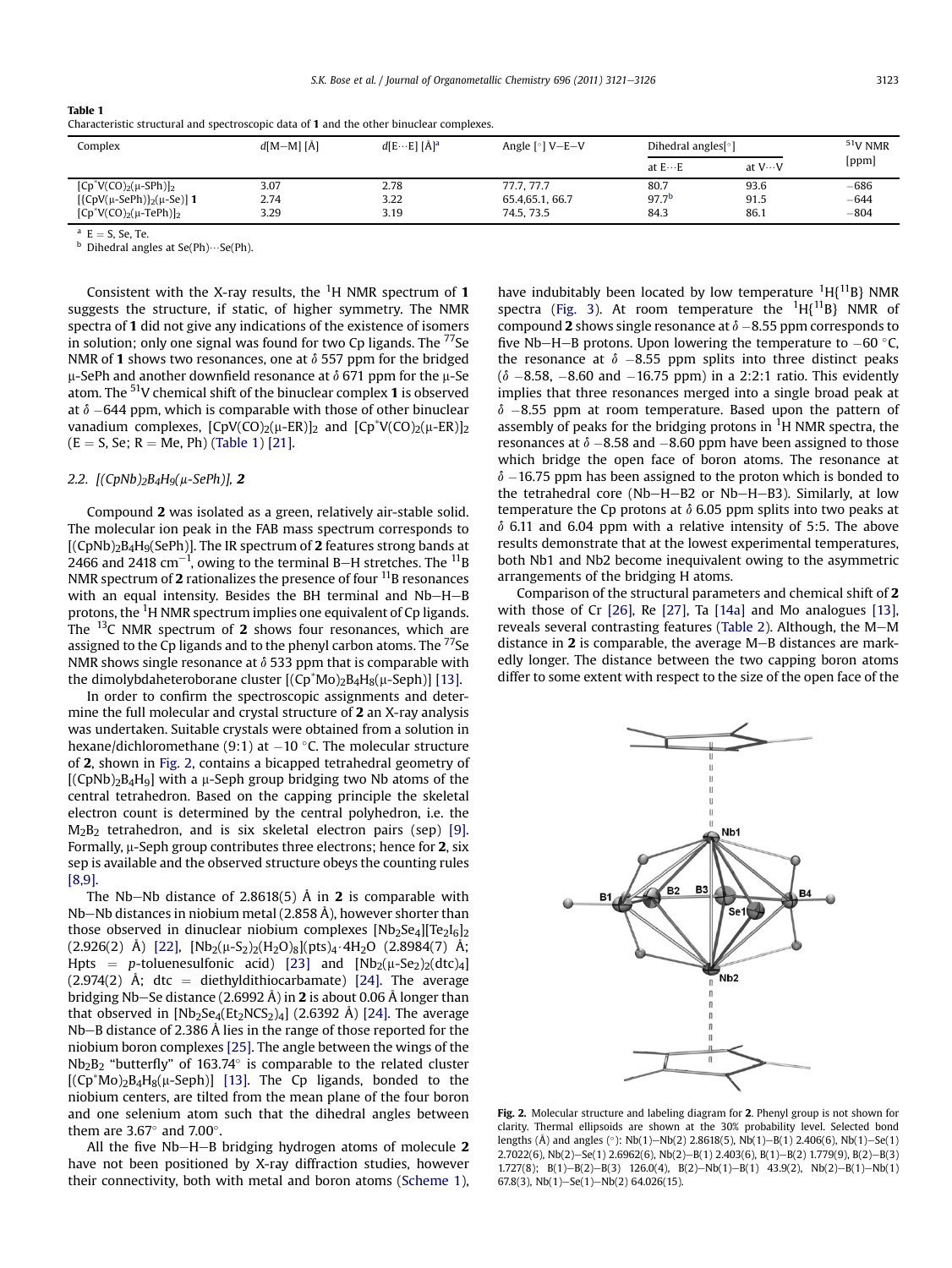<span id="page-3-0"></span>

**Fig. 3.** Variable-temperature <sup>1</sup>H{<sup>11</sup>B} NMR spectra of **2** in [D<sub>8</sub>]toluene with the  $-60$  °C spectrum at the top and the 22 °C spectrum at the bottom.

# Table 2 Selected structural parameters and spectroscopic data of 2 and other related compounds.

| Compound                                | Sep | $d[M-M][A]$ | Avg. $d[M-B] [\AA]$ | $d[B\cdots B]^a$ [Å] | Dihedral angle [°] <sup>b</sup> | <sup>11</sup> B NMR [ppm] |
|-----------------------------------------|-----|-------------|---------------------|----------------------|---------------------------------|---------------------------|
| $[(Cp^*Cr)_2B_4H_8]$                    |     | 2.87        | 2.06                | 3.02                 | 147.6                           | 34.3.126.5                |
| [ $(Cp^*ReH_2)_2B_4H_4$ ]               |     | 2.81        | 2.17                | 3.20                 | 163.4                           | 1.30. 68.7                |
| $[(Cp^*Ta)_2B_4H_{10}]$                 |     | 2.89        | 2.38                | 3.74                 | 167.7                           | 0.3.16.6                  |
| $[(Cp*Mo)_2B_2H_5(B-SePh)_2(\mu-SePh)]$ |     | 2.70        | 2.27                | 3.69                 | 168.0                           | 78.8, 54.0, 19.2          |
|                                         |     | 2.86        | 2.38                | 3.82                 | 163.7                           | $18.2, 15.1, 3.0, -0.2$   |

<sup>a</sup> Distance between two capped borons (B<sub>1</sub> and B<sub>4</sub>) in the open face of bicapped tetrahedral geometry. **b** Dihedral angle of M<sub>2</sub>B<sub>2</sub> tetrahedral geometery.

cluster, which is more open in 2. The  $^{11}$ B resonances, on going from the lighter to the heavier metal atom, appeared at high field. As the qualitative cluster shapes of **2** and  $[(Cp^*Mo)_2B_2H_5(BSePh)_2(\mu-\eta^1-\eta^2)]$ SePh)] same, differences are sought in the magnitude of the structural parameters due to the perturbation of the electronic environment of the boron atoms as well as the positioning of the hydrogen atoms.

## 2.3.  $[(Cp^*Ta)_2B_4H_{11}(SePh)]$ , 3

The reaction of diphenyl diselenide with an in situ generated intermediate, produced from the reaction between  $[Cp^*TaCl_4]$  and [LiBH<sub>4</sub> $\cdot$ THF], has been investigated. The objective of generating metallaheteroborane clusters was not achieved, however, new cage substituted metallaborane 3 was isolated along with tantalaborane complex  $[(Cp^*Ta)_2B_5H_{11}]$  [\[14a\].](#page-5-0) The composition of **3** is recognized from the elemental analysis together with multinuclear NMR spectroscopy. The  $^{11}$ B NMR spectrum of 3 exhibits three signals at  $\delta$  0.1, -3.3 and -8.0 ppm with 1:2:1 ratio. The chemical shift at  $\delta$  –8.0 ppm is assigned to the B–SePh as it remained a singlet in

Fig. 4. Molecular structure and labeling diagram for 3.  $Cp^*$  ligands are not shown for clarity. Selected bond lengths (Å) and angles ( $\degree$ ): Ta(1)-Ta(2) 2.9454(5), Ta(1)-B(1) 2.368(9), Ta(2)-B(1) 2.382(9), Ta(1)-B(2) 2.413(10), Ta(2)-B(2) 2.379(11), B(1)-B(2) 1.757(13), B(3)-B(4) 1.800(15), B(1)-Se(1) 2.046(9); Ta(1)-B(1)-Ta(2) 76.6(3), Ta(1)- $B(2)$ -Ta(2) 75.8(3), Ta(1)-B(3)-Ta(2) 76.8(3), C(21)-Se(1)-B(1) 104.7(4).

coupled  $^{11}$ B spectrum, whereas the other peaks became doublet. The  $^{1}$ H{ $^{11}$ B} spectrum suggests the presence of two kind of terminal H atoms and three kind of bridging H atoms, at  $\delta$  -9.4, -10.5 and  $-10.9$  ppm with 1:2:1 intensity ratio. The <sup>77</sup>Se NMR of **3** shows single resonance at  $\delta$  573 ppm for the cage B-SePh group.

The molecular structure of 3, shown in Fig. 4, is consistent with the analysis of the observed spectroscopic data and reveals core geometry that is the same as that observed for  $[(Cp^*Ta)_2(B_2H_6)_2]$ [\[14b\]](#page-5-0). The Ta-B bond lengths of 3 ranges from 2.36 Å to 2.41 Å and are similar to that observed for  $[(Cp^*Ta)_2(B_2H_6)_2]$ . The B-B distances in 3 range from 1.75 Å to 1.80 Å is in the range expected for the directly bonded ethane-like  $(BH_3-BH_3)^{2-}$  ligand, however, markedly shorter than that observed for the hydrogen-bridged  $({\rm H_2 B H B H_3})^{2-}$  ligand in  $[({\rm Cp^*T a B r})_2 {\rm B_2 H_6}]$  (1.88(3) Å) [\[28\].](#page-5-0) The B-Se distance (2.046(9) Å) is longer comparable to that observed in  $[(Cp*Mo)<sub>2</sub>B<sub>4</sub>H<sub>4</sub>Se<sub>2</sub>]$  [\[12b\]](#page-5-0). However, they are significantly shorter when compared to those observed in other selenaborane clusters [\[29\]](#page-5-0). This may be due to the tendency of the boron and selenium atoms to form polarized bonds that have a localized two-center character resulting in the observed distances [\[30\].](#page-5-0) The bond angle of the B-Se-C moiety (104.7(4) $\degree$ ) in 3 suggests that the selenium atom is in  $sp<sup>3</sup>$  hybridization.

#### 3. Conclusions

We have established the synthesis of group 5 organoselenolatobridged complex, 1 and two metallaheteroborane compounds 2 and 3, from the reaction of metal polychlorides with  $[LiBH_4 \cdot THF]$ and  $Ph<sub>2</sub>Se<sub>2</sub>$ . The difference in reactivity pattern of the group 5 metal chlorides with dichalcogenide ligand is also reflected in the observed product distribution. Apparently, these results highlight the possibility of the synthesis of a new class of metallaheteroborane clusters.

#### 4. Experimental

## 4.1. General procedures and instrumentation

All the operations were conducted under an  $Ar/N<sub>2</sub>$  atmosphere using standard Schlenk techniques or glove box. Solvents were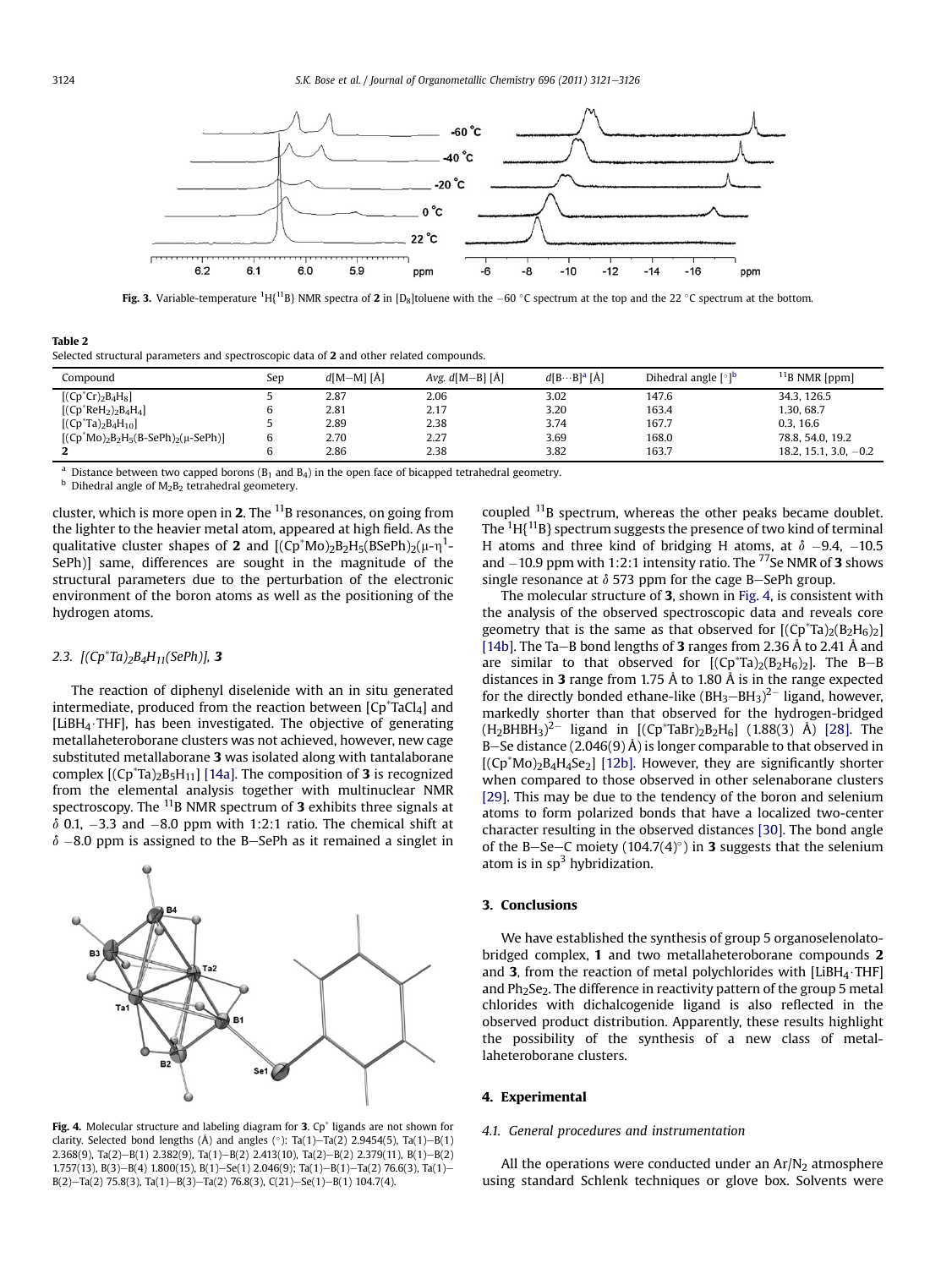distilled prior to use under Argon.  $[(Cp)_2VCl_2]$ ,  $[CpNbCl_4]$ ,  $[Cp^*TaCl_4]$ and [LiBH<sub>4</sub>·THF] were used as received (Aldrich). [Ph<sub>2</sub>Se<sub>2</sub>] [\[31\]](#page-5-0) was prepared as described in literature. The external reference  $[Bu<sub>4</sub>N(B<sub>3</sub>H<sub>8</sub>)],$  for the <sup>11</sup>B NMR, was synthesized with the literature method [\[32\].](#page-5-0) 51V NMR spectrum was recorded on 400 MHz Bruker FT-NMR spectrometer operating at 105 MHz  $(^{51}V)$  and chemical shifts are in parts per million relative to a VOCl<sub>3</sub> external reference. Thin layer chromatography was carried on 250 mm dia aluminum supported silica gel TLC plates (MERCK TLC Plates). NMR spectra were recorded on a 400 and 500 MHz Bruker FT-NMR spectrometer. Residual solvent protons were used as reference  $(\delta, ppm,$ CDCl<sub>3</sub>, 7.26), while a sealed tube containing  $[Bu_4N(B_3H_8)]$  in  $[D_6]$ benzene ( $\delta_{\text{B}}$ , ppm,  $-30.07$ ) was used as an external reference for the  $11B$  NMR. Microanalyses for C and H were performed on Perkin Elimer Instruments series II model 2400. Infrared spectra were recorded on a Nicolet 6700 FT spectrometer. Mass spectra were obtained on ESI Q-Tof Micro mass Spectrometer and Jeol SX 102/Da-600 mass spectrometer/data system using Argon/Xenon (6 kv, 10 mÅ) as the FAB gas.

#### 4.2. General synthesis of  $1-3$

In a typical reaction,  $[Cp_2VCl_2]$  (0.08 g, 0.32 mmol) was loaded in toluene (12 mL) and cooled to  $-70$  °C, [LiBH<sub>4</sub> $\cdot$ THF] (1.0 mL, 1.92 mmol) was added via syringe and the reaction mixture was allowed to warm slowly to room temperature and left stirring for an additional hour. The solvent was evaporated under vacuum, the residue was extracted into hexane and filtration afforded an extremely air and moisture-sensitive red-blue intermediate. The filtrate was concentrated and a toluene solution (15 mL) of the intermediate was thermolyzed at 85 °C with excess of  $Ph_2Se_2$  (0.2 g, 0.64 mmol) for 18 h. The solvent was dried and the residue was extracted into hexane and passed through Celite. After removal of solvent, the residue was subjected to chromatographic work up using silica gel TLC plates. Elution with a hexane/CH<sub>2</sub>Cl<sub>2</sub> (90:10  $v/v$ ) mixture yielded air-stable red orange 1 (0.03 g, 15%). Under same reaction conditions green  $2(0.03 \text{ g}, 21 \text{ g})$  and purple  $3(0.04 \text{ g}, 27 \text{ g})$ were isolated from the reaction of  $Ph<sub>2</sub>Se<sub>2</sub>$  with  $[ChNbCl<sub>4</sub>]$  and [Cp<sup>\*</sup>TaCl<sub>4</sub>] respectively.

Note that compounds  $1-3$  have been isolated along with the metallaborane  $[(CpM)_2(B_2H_6)_2]$  (M = V, Nb) and  $[(Cp^*Ta)_2B_5H_{11}]$ respectively reported earlier [\[14a,b\].](#page-5-0)

**1:** <sup>51</sup>V NMR (105 MHz, CDCl<sub>3</sub>, 22 °C):  $\delta$  –644.0 (s, br, 2 V); <sup>1</sup>H NMR (400 MHz, CDCl<sub>3</sub>, 22 °C):  $\delta$  7.78–6.86 (m, 10H, 2C<sub>6</sub>H<sub>5</sub>), 5.96 (s, 10H; 2Cp); <sup>13</sup>C NMR (100 MHz, CDCl<sub>3</sub>, 22 °C): δ 134.0, 126.4, 125.3 (s,  $C_6H_5$ ), 98.6 (s; C<sub>5</sub>H<sub>5</sub>); <sup>77</sup>Se NMR (95.38 MHz, CDCl<sub>3</sub>, 22 °C):  $\delta$  671 (s, Se), 557 (s, 2SePh); MS (ESI<sup>+</sup>):  $m/z$  (%) = 623 [M]<sup>+</sup>; elemental analysis calcd (%) for  $C_{22}H_{20}Se_3V_2$ : C 42.40, H 3.23; found: C 41.68, H 3.06.

**2:** <sup>11</sup>B NMR (128 MHz, CDCl<sub>3</sub>, 22 °C):  $\delta$  18.2 (br, 1B), 15.1 (br, 1B), 3.0 (br, 1B),  $-0.2$  (br, 1B); <sup>1</sup>H NMR (400 MHz, CDCl<sub>3</sub>, 22 °C):  $\delta$  7.48–6.78 (m, 5H;  $C_6H_5$ ), 6.04 (s, 10H; 2Cp), 4.58 (partially collapsed quartet (pcq), 1BH<sub>t</sub>), 4.34 (pcq, 1BH<sub>t</sub>), 2.01 (pcq, 1BH<sub>t</sub>), 1.28 (pcq, 1BH<sub>t</sub>),  $-8.55$ (br, 5Nb-H-B); <sup>13</sup>C NMR (100 MHz, CDCl<sub>3</sub>, 22 °C):  $\delta$  134.1, 127.8, 126.4, 124.6 (C<sub>6</sub>H<sub>5</sub>), 97.5 (s; C<sub>5</sub>H<sub>5</sub>), <sup>77</sup>Se NMR (95.38 MHz, CDCl<sub>3</sub>, 22 °C):  $\delta$  533 (s, Se), IR (hexane):  $vbar = 2466$  and 2418 cm<sup>-1</sup> (BH<sub>t</sub>); MS (FAB)  $P^+$ (max):  $m/z$ ( $\approx$ ): 524 (isotopic pattern for 2Nb, 4B and 1Se atoms); elemental analysis calcd  $(\%)$  for  $C_{16}H_{24}B_4Nb_2Se_1$ : C 36.65, H 4.61; found: C 35.79, H 4.11.

**3:** <sup>11</sup>B NMR (128 MHz, CDCl<sub>3</sub>, 22 °C):  $\delta$  0.1 (s, br, 1B; BH), -3.3 (d, 2B; BH),  $-8.0$  (d, 1B); <sup>1</sup>H NMR (400 MHz, CDCl<sub>3</sub>, 22 °C):  $\delta$  7.78–7.45 (m, 5H; C $_6H_5$ ), 3.91 (pcq, 1BH<sub>t</sub>), 3.62 (pcq, 2BH<sub>t</sub>), 2.36 (s, 30H,  $2Cp^*$ ),  $-9.41$  (br,  $2Ta-H-B$ ),  $-10.52$  (br,  $4Ta-H-B$ ),  $-10.90$  (br, 2Ta-H-B); <sup>13</sup>C NMR (100 MHz, CDCl<sub>3</sub>, 22 °C): δ 129.0, 128.5, 127.5, 127.1 ( $C_6H_5$ ), 109.4 (s;  $C_5Me_5$ ), 12.9 (s,  $C_5Me_5$ ); <sup>77</sup>Se NMR (95.38 MHz,

CDCl<sub>3</sub>, 22 °C):  $\delta$  573 (s, Se); IR (hexane):  $vbar = 2456$  w cm<sup>-1</sup> (BH<sub>t</sub>); elemental analysis calcd  $(\%)$  for C<sub>26</sub>H<sub>46</sub>B<sub>4</sub>Se<sub>1</sub>Ta<sub>2</sub>: C 37.05, H 5.50; found: C 38.41, H 5.20.

#### 4.3. X-ray structure determination

Crystal data for 1 and 3 were collected and integrated using OXFORD DIFFRACTION XALIBUR-S CCD system equipped with graphite-monochromated Mo K $\alpha$  radiation ( $\lambda = 0.71073$  Å) radiation at 150 K. Crystal data 2 were collected and integrated using a Bruker Axs kappa apex2 CCD diffractometer, with graphitemonochromated Mo-K $\alpha$  ( $\lambda = 0.71073$  Å) radiation at 173 K. The structures were solved by heavy atom methods using SHELXS-97 or SIR92 [\[33\]](#page-5-0) and refined using SHELXL-97 (Sheldrick, G.M., University of Göttingen) [\[34,35\]](#page-5-0).

Crystal data for 1: CCDC 819252, Formula,  $C_{22}H_{20}Se_3V_2$ ; Formula weight, 623.14 g/mol; Crystal system, space group: monoclinic,  $P2<sub>1</sub>/c$ . Unit cell dimensions,  $a = 15.2867(3)$ ,  $b = 8.29110(10)$ ,  $c = 18.4289(4)$  Å,  $\beta = 110.210(2)$ °; Z = 4. Final R indices [I > 2sigma (I)] R<sub>1</sub> = 0.0268, wR<sup>2</sup> = 0.0703. Index ranges  $-21 \le h \le 20$ ,  $-11 \le k \le 11$ ,  $-21 \le l \le 25$ .  $\theta$ range for data collection 3.26–30.00°. Crystal size 0.33  $\times$  0.28  $\times$ 0.21 mm<sup>3</sup>. Density (calculated) 1.888 Mg/m<sup>3</sup>. Reflections collected 22896, independent reflections  $6394$  [R(int) = 0.0295], Goodness-offit on  $F^2$  0.956.

Crystal data for 2: CCDC 819250, Formula,  $C_{16}H_{23}B_4Nb_2Se \cdot CH_2Cl_2$ ; Formula weight, 608.29 g/mol; Crystal system, space group: Triclinic, P-1. Unit cell dimensions,  $a = 9.9310(4)$ ,  $b = 10.5787(5)$ ,  $c = 11.0913(5)$  Å,  $\alpha = 79.902(2)$ ,  $\beta = 72.534(2)$ ,  $\gamma = 88.369(2)$ °;  $Z = 2$ . Final R indices  $[I > 2$ sigma(I)]  $R_1 = 0.0381$ , wR<sup>2</sup> = 0.0818. Index ranges  $-13 \le h \le 12$ ,  $-10 \le k \le 14$ ,  $-11 \le l \le 14$ .  $\theta$  range for data collection 1.95–28.40°. Crystal size  $0.23 \times 0.20 \times 0.10$  mm<sup>3</sup>. Density (calculated)  $1.847 \text{ Mg/m}^3$ . Reflections collected 14533, independent reflections 5141  $[R(int) = 0.0274]$ , Goodness-of-fit on  $F^2$  1.040.

Crystal data for 3: CCDC 819249, Formula,  $C_{26}H_{46}B_4$ SeTa<sub>2</sub>; Formula weight, 842.73 g/mol; Crystal system, space group: monoclinic, P21/c. Unit cell dimensions,  $a = 11.7339(3)$ ,  $b = 10.0150(3)$ ,  $c = 25.4381(10)$  Å,  $\beta = 98.074(3)$ °; Z = 4. Final R indices  $[I > 2$ sigma(I)]  $R_1 = 0.0463$ , wR<sup>2</sup> = 0.1128. Index ranges  $-15 \le h \le 15$ ,  $-13 \le k \le 12$ ,  $-33 \le l \le 33$ .  $\theta$  range for data collection 3.26–27.50°. Crystal size  $0.28 \times 0.23 \times 0.22$  mm<sup>3</sup>. Density (calculated) 1.891 Mg/m<sup>3</sup>. Reflections collected 23773, independent reflections 6747  $[R(int) = 0.0821]$ , Goodness-of-fit on  $F^2$  0.965.

#### Acknowledgements

Generous support of the Council of Scientific and Industrial Research (CSIR), New Delhi, is gratefully acknowledged. SKB thank the University Grants Commission (UGC), India for Research Fellowship. We thank V. Ramkumar for X-ray crystallography analysis.

#### Appendix A. Supplementary material

CCDC 819249, 819250 and 819252 contains the supplementary crystallographic data for this paper. These data can be obtained free of charge from the Cambridge Crystallographic Data Centre via [www.ccdc.cam.ac.uk/data\\_request/cif](http://www.ccdc.cam.ac.uk/data_request/cif).

#### Appendix. Supplementary material

Supplementary data associated with this article can be found in the on-line version at [doi:10.1016/j.jorganchem.2011.06.040.](http://dx.doi.org/10.1016/j.jorganchem.2011.06.040)